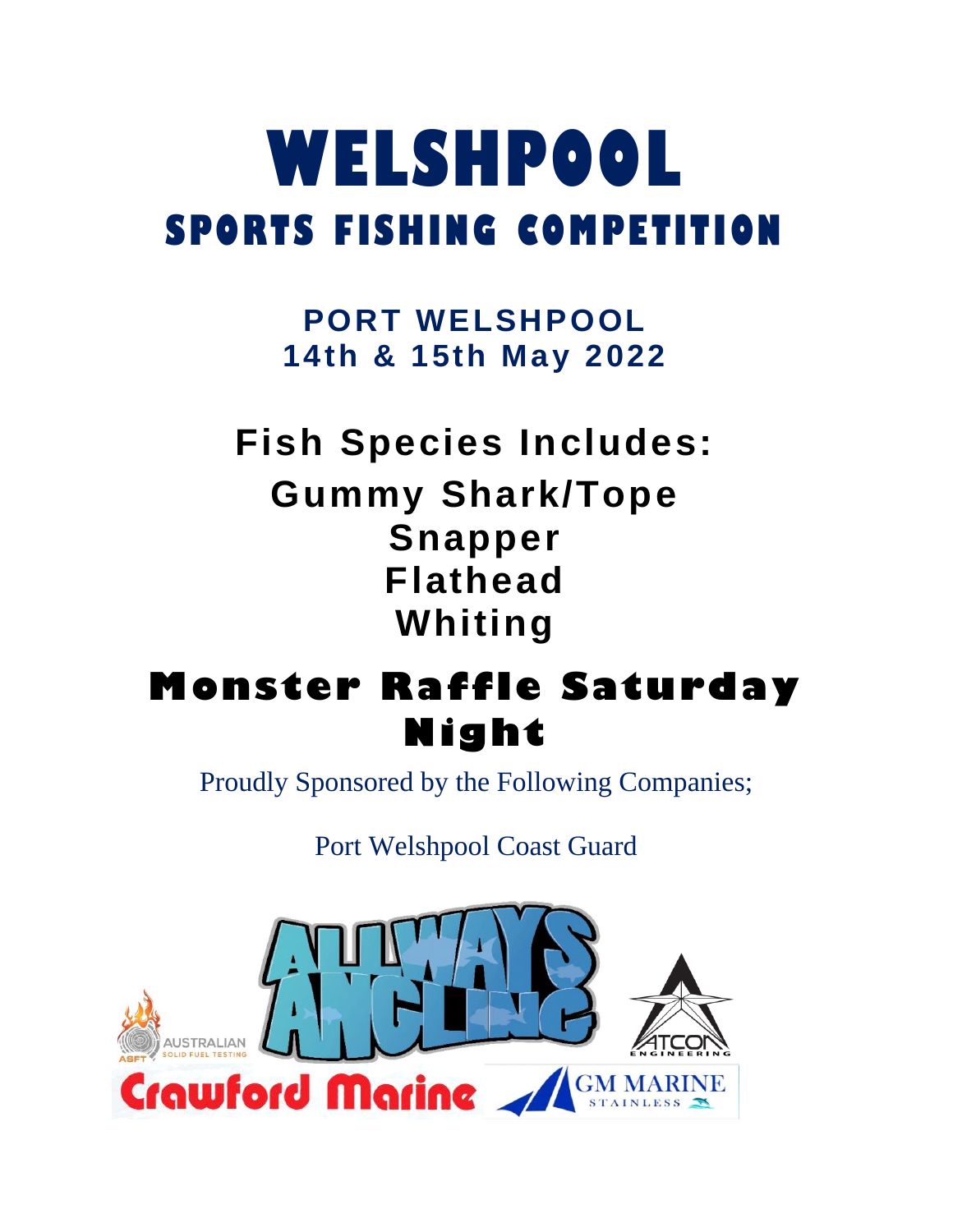## **PRIZE LIST**

### **HEAVIEST GUMMY/TOPE**

Senior Heaviest - \$500 Second Heaviest Senior – Shimano Baitrunner 8 0 0 0 Co m bo Heaviest Junior – Shimano Baitrunner 4000 Co m b o

### **HEAVIEST SNAPPER**

Senior Heaviest - Shimano Stradic SW6000XG Second Heaviest Senior - Shimano Baitrunner 4000 combo Heaviest Junior – Penn Slammer Rod & Reel

### **HEAVIEST FLATHEAD**

Senior Heaviest - \$200 Heaviest Junior  $-$  \$100

### **HEAVIEST WHITING**

Open - \$200 Second Heaviest – \$100

### **HEAVIEST SALMON**

Open - \$100.00

### **HEAVIEST SQUID/CALIMARI**

Open - Squid Jig Set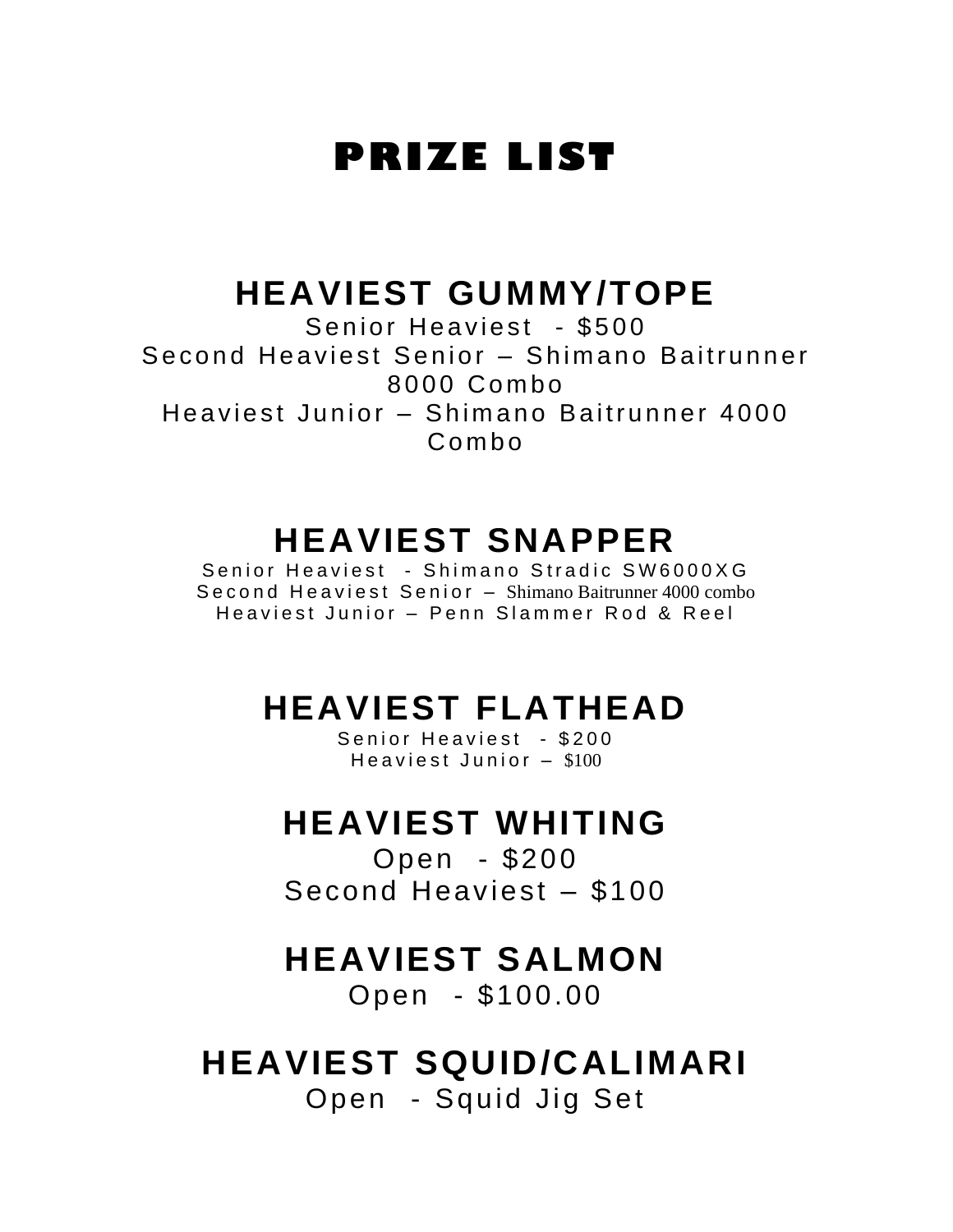# **ENTRY FORM**

### **WELSHPOOL SPORTS FISHING COMPETITION**

### **MAY 14th & 15th 2022**

# **INFORMATION**

| <b>SURNAME</b> | <b>FIRST NAME</b> | SNR/JNR | <b>CLUB or POSTCODE</b> |
|----------------|-------------------|---------|-------------------------|
|                |                   |         |                         |
|                |                   |         |                         |
|                |                   |         |                         |
|                |                   |         |                         |
|                |                   |         |                         |

**Single entries accepted for seniors only. Juniors must be entered with a senior.**

**Entry: Adults \$40ea ---- Juniors \$20ea (under 16 as of the 13th May 2022)**

### Total payable\_\_\_\_\_ x adults \_\_\_\_\_ x Juniors \_\_\_\_\_ x Dinner **TOTAL \$\_\_\_\_\_\_\_\_\_**

Mobile phone number during competition \_**\_\_\_\_\_\_\_\_\_\_\_\_\_\_\_\_\_\_\_\_\_\_\_\_\_\_\_\_\_\_\_\_\_\_\_\_\_\_\_\_\_\_\_\_\_\_\_\_\_\_\_\_\_\_\_\_\_\_\_\_\_\_\_\_\_\_\_\_\_**

Email address \_**\_\_\_\_\_\_\_\_\_\_\_\_\_\_\_\_\_\_\_\_\_\_\_\_\_\_\_\_\_\_\_\_\_\_\_\_\_\_\_\_\_\_\_\_\_\_\_\_\_\_\_\_\_\_\_\_\_\_\_\_\_\_\_\_\_\_\_\_\_**

I have read the rules and conditions of entry and agree to abide by them during the competition and accept that SGGFC accepts no responsibility for any action or damage arising from it conducting this competition.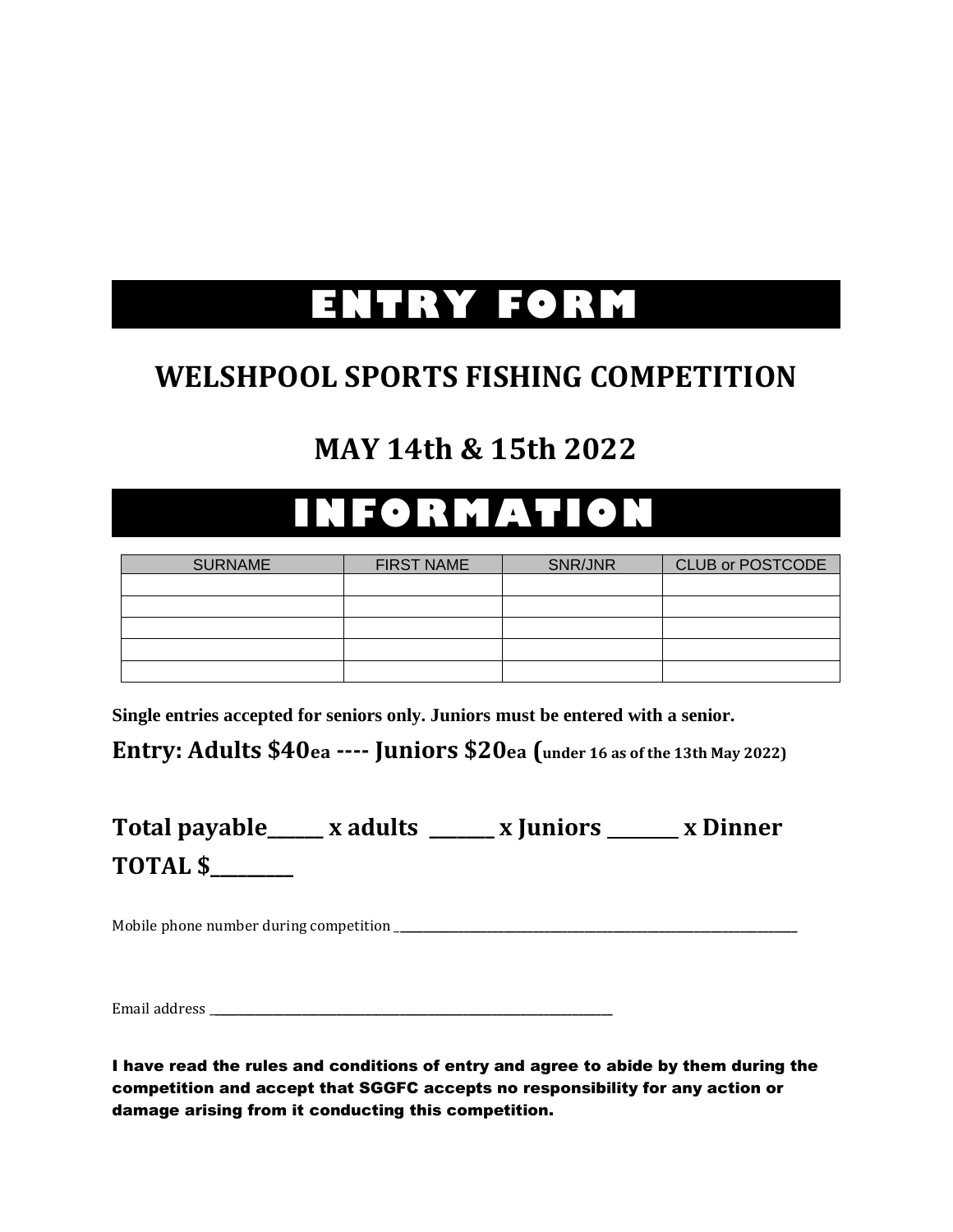**I agree to abide by the rules of the competition and in a respectable manner to fellow competitors. Any clarification requested will be provided by the competition organizing committee. In addition, we agree that participation is at our own risk and that the holding of this competition is not to be construed as an invitation to go to sea in conditions beyond the capability of craft and crew**. **We understand that the decision of the competition committee is final.**

I have read and fully and understand the rules and regulations of this tournament

**Signed** (on behalf of those listed above)

**\_\_\_\_\_\_\_\_\_\_\_\_\_\_\_\_\_\_\_\_**

**1. ENTRIES**

May consist of a single angler. Juniors may not enter alone and must be accompanied by an adult.

#### **2. FISHING RULES**

Fish may be presented gutted and gilled or whole (angler's choice) ELIGBLE FISH – Gummy and School Shark, Snapper, Flathead, Whiting, Salmon.

#### **3. LINE CLASSES** - OPEN

#### "**BRAID OR GEL-SPUN LINES ARE PERMITTED"**

Current Victorian Bag and Size Limits Apply. Presenting undersize fish will disqualify the angler. In the event of equal weight, the first fish weighed shall be deemed the winner.

#### **4. WEATHER**

If the competition is called off due to weather, information will be posted on the SGGFC facebook page and radio announcements on 27Mhz Ch. 96. The lucky angler draw will still take place. NO REFUNDS WILL BE GIVEN.

#### **5. FISHING AREA**

Boating area will be Corner Inlet and adjacent offshore waters. Boats must leave from Port Welshpool. Landbased fishing is restricted to the Port Welshpool jetties.

#### **6. JUNIORS**

A junior will be any person under the age of 16 years of age as at midnight 13th May 2022

#### **7. PROTESTS**

Any protests relative to a capture must be submitted in writing to the competition co-ordinator. Protests must be lodged no later than 6.00pm on day 1 and 3.00pm on day 2. The decisions of the Tournament Committee are final.

#### **8. WEIGHING**

#### **THE WEIGH STATION WILL BE SITUATED AT THE WELSHPOOL COAST GUARD SHED**

All anglers with fish for weighing must be present at the weigh station. All fish presented at the weigh station must have the appropriate paperwork. On the final day, anglers with fish to weigh must be at the gantry by 3:00pm to be eligible for trophies. The weigh station will be open Saturday and Sunday from 12.30 pm

#### **LIVE FISH MUST NOT BE PRESENTED AT THE WEIGH STATION AND FISH ARE NOT TO BE CLEANED AT THE WEIGH STATION**

Sale of fish for cash or kind will result in instant disqualification.

#### **9. SAFETY**

It is the responsibility of all captains and crew to decide whether conditions are suitable for their craft and the safety of all anglers. All anglers and boats enter this competition at their own risk.